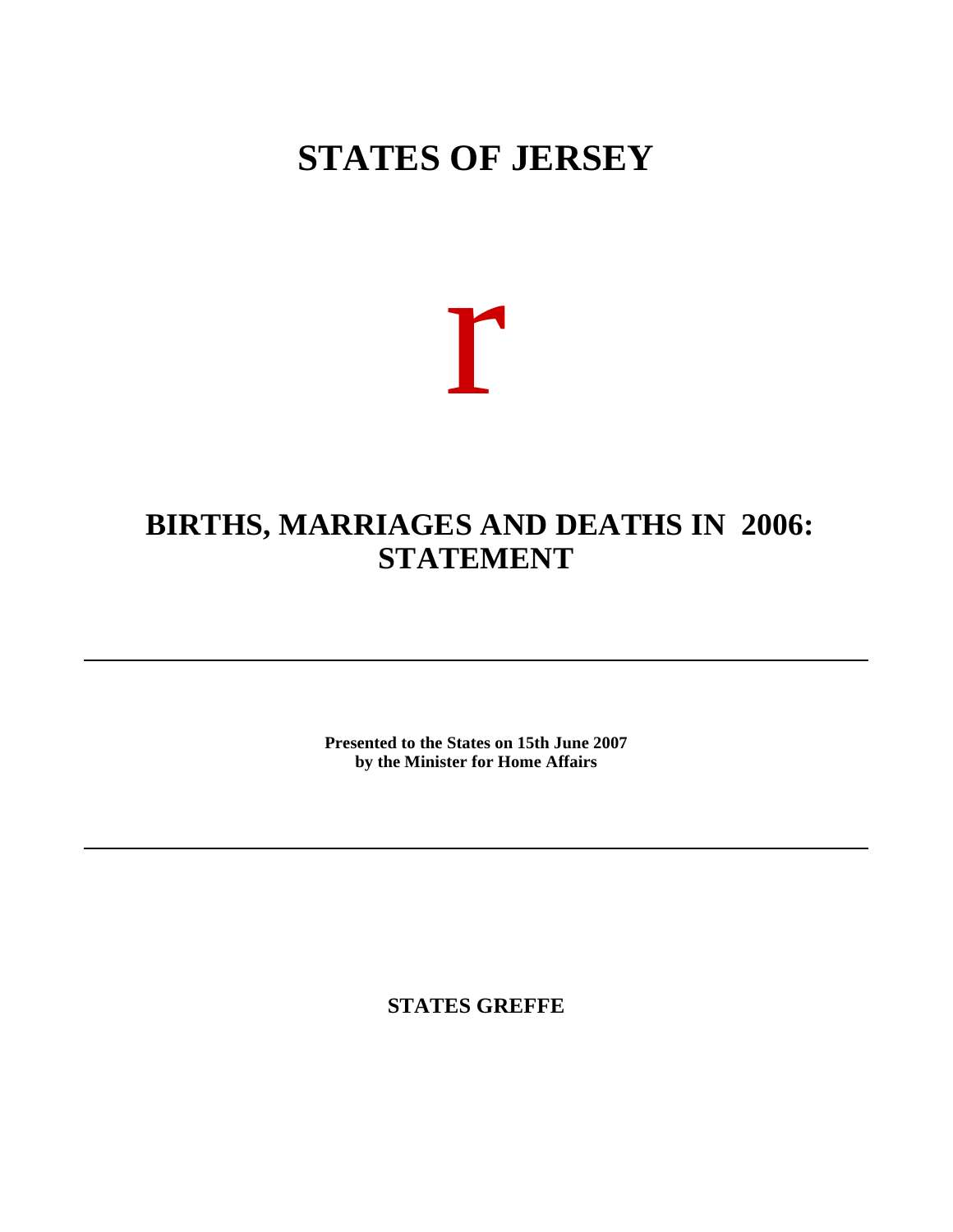### **STATEMENT AS TO THE NUMBER OF BIRTHS, MARRIAGES AND DEATHS REGISTERED IN THE TWELVE PARISHES OF THE ISLAND DURING 2006**

The Minister for Home Affairs has the honour to present the following statistics for the year 2006 –

1. Statement as to the number of births deaths and marriages registered in the 12 parishes of the Island during the year 2006.

| <b>PARISH</b>       | <b>BIRTHS</b> | <b>DEATHS</b>   | <b>MARRIAGES</b> |
|---------------------|---------------|-----------------|------------------|
|                     |               |                 |                  |
| <b>ST. HELIER</b>   | 1,036         | 552             | 303              |
| <b>ST. SAVIOUR</b>  |               | 58              | 27               |
| <b>ST. CLEMENT</b>  |               | $\overline{16}$ | 13               |
| <b>GROUVILLE</b>    |               | 14              | 14               |
| <b>ST. MARTIN</b>   |               | 15              | 30               |
| <b>TRINITY</b>      |               |                 | $\overline{24}$  |
| <b>ST. JOHN</b>     |               | 9               | 5                |
| <b>ST. MARY</b>     |               |                 | 8                |
| <b>ST. OUEN</b>     | 2             | 4               | 22               |
| <b>ST. PETER</b>    |               | $\overline{20}$ | 29               |
| <b>ST. BRELADE</b>  | 2             | 41              | 118              |
| <b>ST. LAWRENCE</b> |               | 29              | 14               |
| <b>TOTAL</b>        | 1,043         | 759             | 607              |

Notes:

- (i) When the various re-registrations are deducted from the official birth registrations shown above, the actual number of children born in the Island in 2006 was 950. This is 19 less than last year.
- (ii) The number of marriages performed in the Office of the Superintendent Registrar in 2006 was 244. This was 13 fewer than last year. A further 178 civil marriages were celebrated in Approved Premises. This number is 7 less than that held in Approved Premises last year. The most popular months for marriages were August (118), September (98) and July (83).
- (iii) During the year 178 couples came to the Island to be married. This is 21 less than last year. The most popular months were August (31) followed by September (28) and May (25).
- (iv) The number of deaths registered in 2006 is 7 more than in the previous year.

| <b>YEAR</b> | <b>BIRTHS</b> (A):<br>No. of births | <b>BIRTHS</b> (B):<br>No. of children | <b>DEATHS</b> | <b>MARRIAGES</b> |
|-------------|-------------------------------------|---------------------------------------|---------------|------------------|
|             | registered                          | born                                  |               |                  |
| 1990        | 1,171                               | ,112                                  | 863           | 662              |
| 1991        | 1,135                               | 1,057                                 | 886           | 647              |
| 1992        | ,202                                | ,137                                  | 825           | 641              |
| 1993        | ,127                                | 1.057                                 | 947           | 536              |
| 1994        | ,210                                | ,147                                  | 841           | 539              |
|             |                                     |                                       |               |                  |

2. Table covering the period 1990 to 2006.